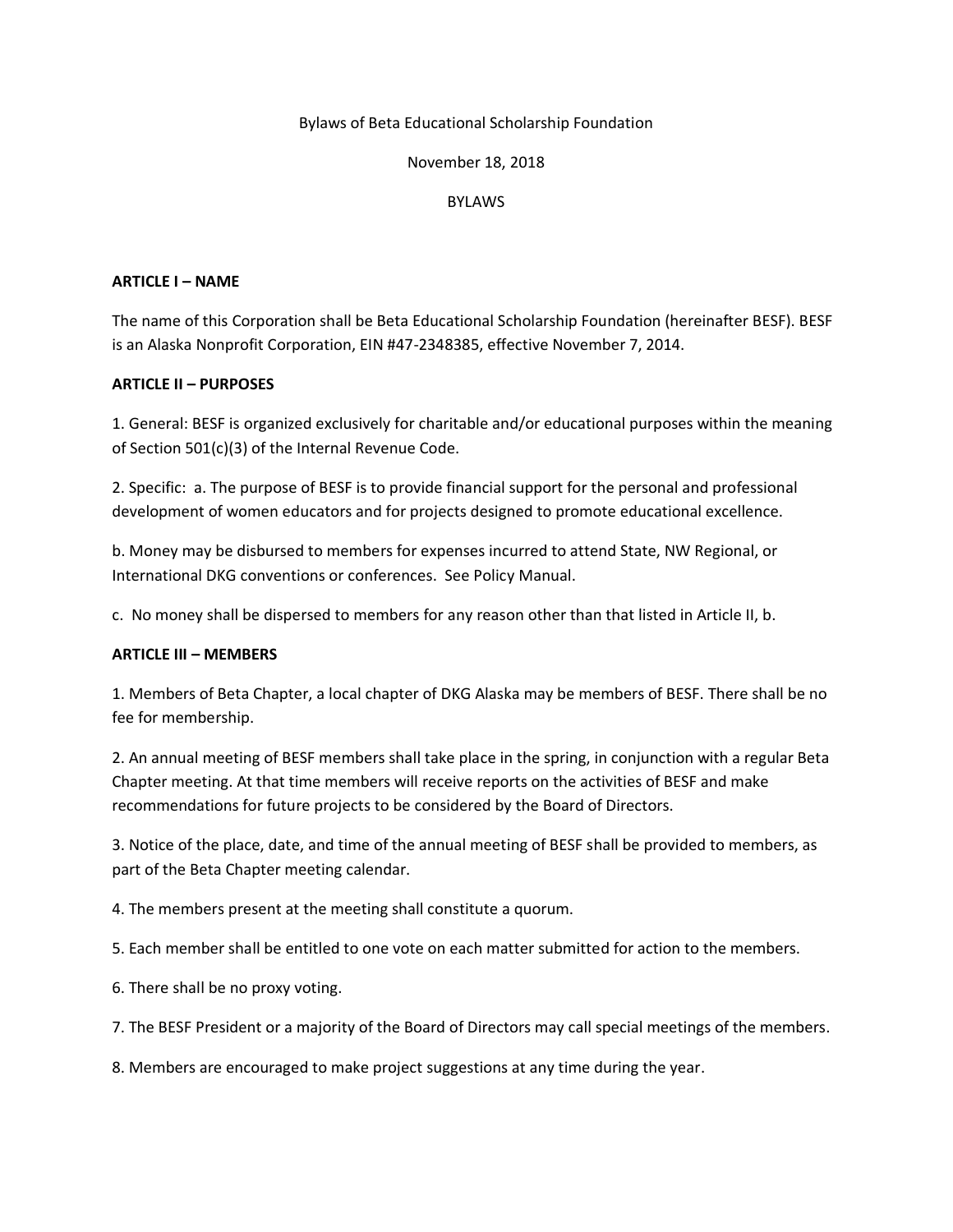### **ARTICLE IV – BOARD OF DIRECTORS**

1. A Board of Directors (hereinafter "The Directors") shall administer BESF.

2. Initially, The Directors shall consist of the five (5) members set forth in the Certificate of Formation. Thereafter, The Directors shall be composed of five (5) members elected by Beta Chapter ("The Chapter") and the current Beta Chapter President.

3. The Directors to be elected shall be nominated from the floor and elected by members of The Chapter at the annual meeting of BESF.

4. Initially, one director shall be elected for a one-year term, two directors for a two-year term, and two directors for a three-year term. Thereafter, terms of office shall be for a three-year term or last until a successor is elected. Elected directors are limited to two consecutive terms.

5. Vacancies occurring among The Directors shall be filled by recommendation of the current Directors and elected by Beta Chapter for the unexpired term or until a successor is elected. In no case may a vacancy continue for longer than six months or until the next annual meeting of the members, whichever occurs first.

6. The Directors shall elect their own officers, prepare and adopt a budget, control and manage all affairs and assets, make contracts and purchases, direct all expenditures, report to the membership at least semi-annually, and administer the affairs of BESF in such a manner as will carry out the purposes.

7. The Directors, as such, shall not receive any stated compensation for services. This provision shall not preclude reimbursements for reasonable budgeted expenses of the Directors.

### **ARTICLE V – OFFICERS**

1. The officers of BESF shall be the president, the vice-president, the secretary, the treasurer, the "officer at large" and the current Beta Chapter President. After the initial establishment of BESF and first set of Directors and Officers, The Directors shall elect its officers within a week of the annual membership meeting.

2. All six Directors are voting members of the Board.

3. All six Directors shall be listed as check signers. Two signatures are required. The BESF President and Treasurer shall be used first and others asked if needed.

4. The president shall be the chief executive officer of BESF, preside at all meetings, sign all contracts and other documents as authorized by The Directors, appoint standing and special committees as authorized by the Directors, and perform such other duties as prescribed by The Directors. In addition, the BESF president shall be a member of the Beta Chapter Executive Board.

5. The vice-president shall preside at meetings in the absence of the president, be available to take on special projects, and perform such other duties as prescribed by The Directors.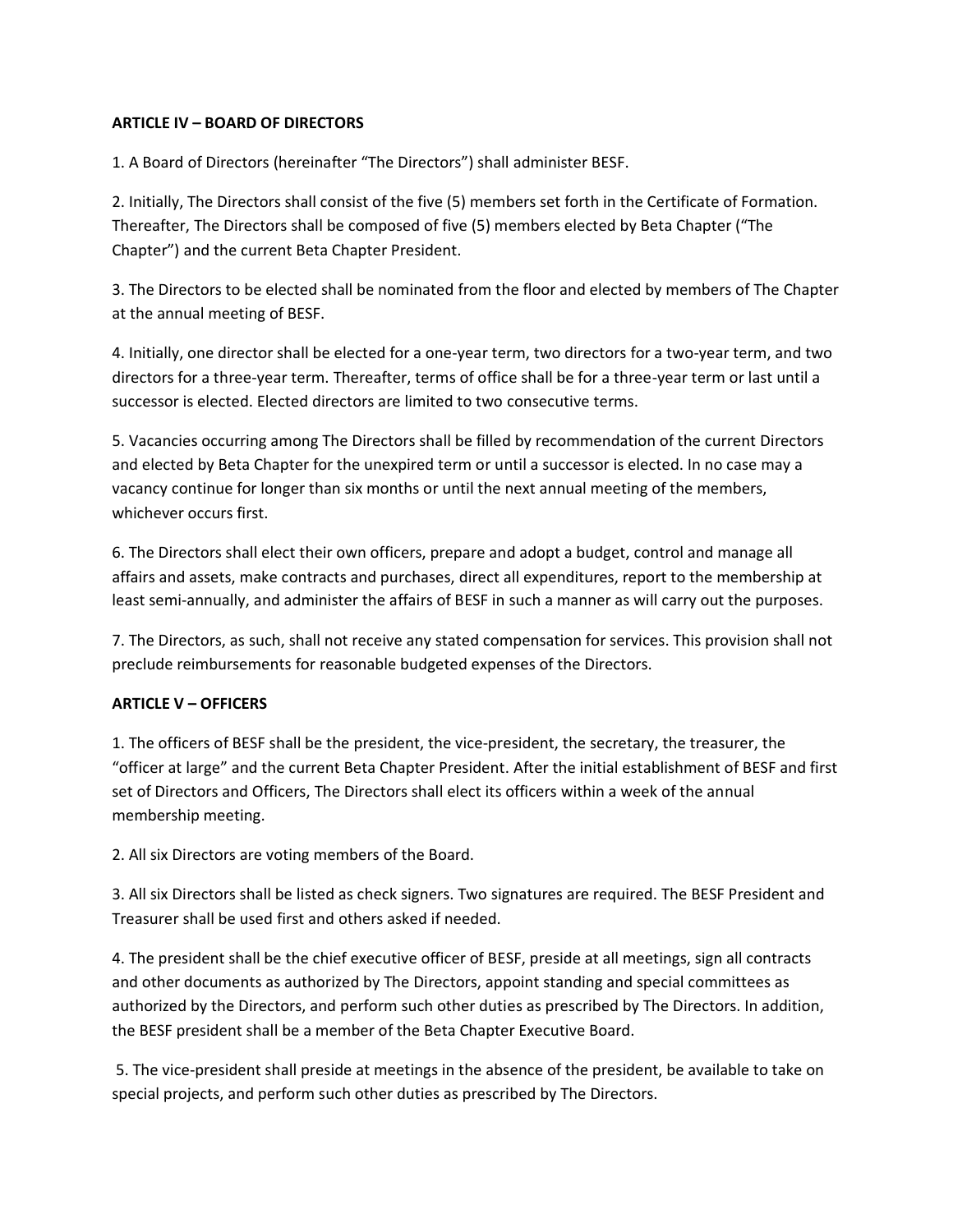6. The secretary shall keep minutes of each meeting, file corporate papers, and perform such other duties as prescribed by The Directors.

7. The treasurer shall hold and disburse funds as directed by The Directors, prepare all financial and tax reports for the IRS, provide a financial statement for each regular meeting of The Directors, prepare semi-annual financial reports for the membership, and perform such other duties as prescribed by The Directors.

8. The officer at large shall keep information updated on the Beta Chapter website, administer the BESF email account, assist all other officers where needed, and perform such other duties as prescribed by The Directors.

9. The current Beta President will serve as a liaison between Beta Chapter and the Foundation.

# **ARTICLE VI – MEETINGS OF THE DIRECTORS**

1. The Directors shall meet at least semi-annually. Meetings may be face-to-face or by teleconference (phone, GTM, Skype).

2. The BESF President or a majority of The Directors may call special meetings. At least five (5) days' notice, stating the time, place, and purpose of any special meeting, shall be given to The Directors.

3. A majority of The Directors shall constitute a quorum for the transaction of business.

4. Any action of a majority of The Directors present at any meeting at which there is a quorum, shall be an action of The Directors.

5. There shall be no proxy voting.

6. In the interim between meetings, necessary business may be transacted by mail, by email or by teleconference (phone, GTM, Skype).

## **ARTICLE VII – COMMITTEES**

1. The Directors shall be empowered to establish standing committees and special committees as needed. Committees may include Chapter members who are not members of the Board of Directors of BESF.

2. The BESF President shall appoint a member of The Directors as chair of each committee.

### **ARTICLE VIII – FINANCES**

1. The BESF Fund shall come from Beta Chapter fundraising projects and donations. Effort shall be made to look outside The Chapter for sources of income.

2. The Beta Chapter Fundraising committee will establish the activity for and purpose of (chapter or foundation) each fundraiser, with membership approval. See policy manual.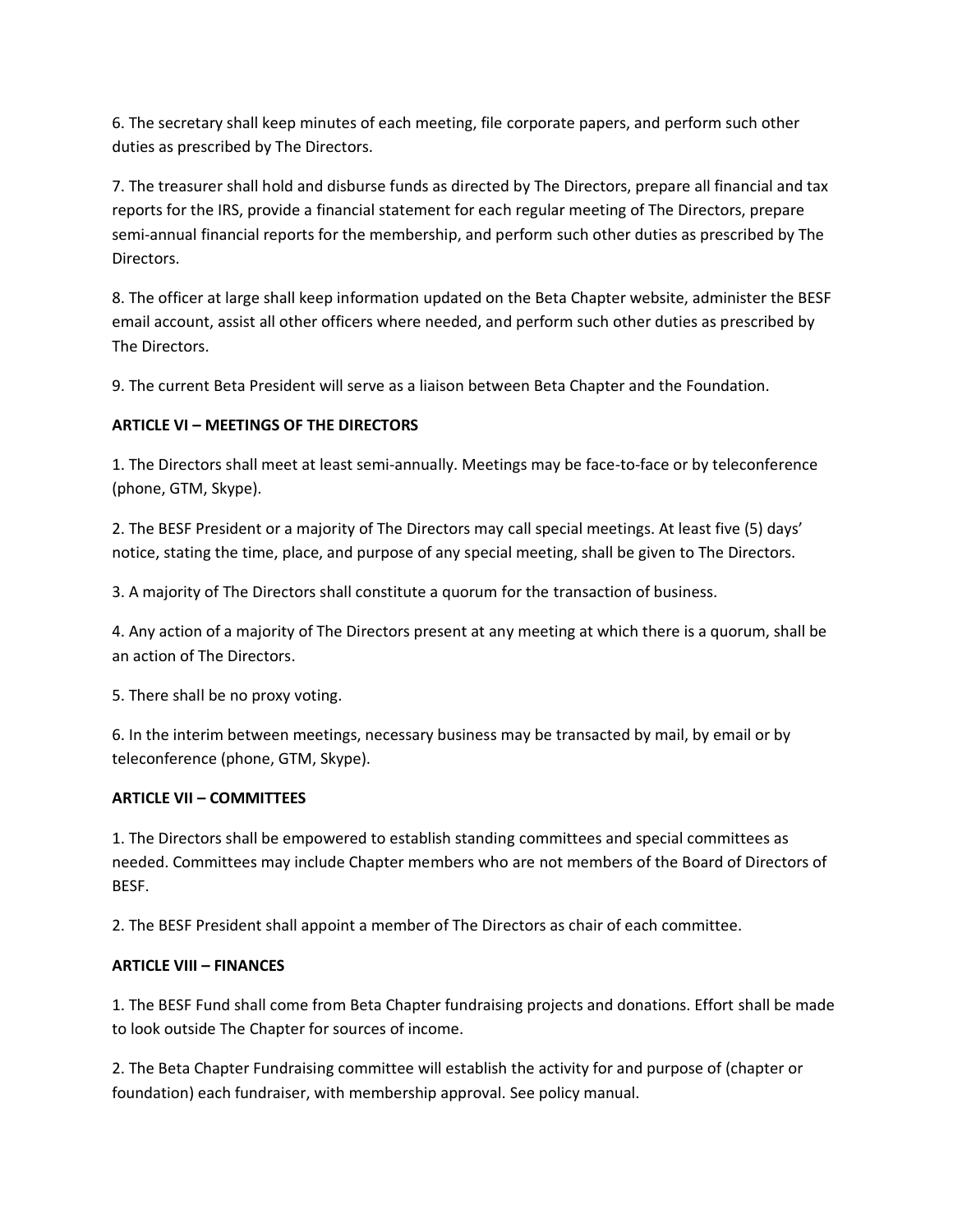3. BESF may accept donations, bequests, gifts, and grants to support the purposes of BESF. BESF reserves the final option for acceptance or rejection of a prospective charitable gift and shall allocate any undesignated donations.

4. A line-item (MEETINGS) shall be established in the budget specifically for expenses incurred to attend State, NW Regional, or International DKG conventions or conferences.

5. At the direction of Beta chapter, BESF will award grants or scholarships and distribute money in the name of Beta Chapter. The Beta Chapter GIA committee or members may make specific recommendations. In awarding funds, BESF shall not discriminate on the basis of age, race, religion, disability, or national origin. See policy manual.

6. The BESF Treasurer shall provide a minimum of semi-annual financial statements to BESF members.

7. The fiscal year shall be from July 1 through June 30.

8. All receipts for expenses or income need to be given to the BESF treasurer within thirty days of the receipt date and in June, before the end of the fiscal year, June 30.

### **ARTICLE IX – AUTHORITY**

1. The Directors may adopt policies dealing with conflicts of interest, whistleblower protection, and document retention and destruction.

2. Policies and procedures approved by The Directors shall be placed in a Policy Manual independent of these bylaws and maintained as current standing operating procedures.

3. The rules contained in Robert's Rules of Order Newly Revised (current edition) shall govern The Directors in all cases to which they are applicable and in which they are consistent with these bylaws and any special rules The Directors may adopt.

## **ARTICLE X – AMENDMENTS TO BYLAWS**

1. These bylaws may be amended by a majority vote of The Directors, provided The Directors were notified in writing, five (5) days in advance of the vote.

## **ARTICLE XI – DURATION AND DISSOLUTION**

1. The duration of BESF is perpetual.

2. The enabling act (Article XIV Beta Standing Rules, attached here) shall not be subject to revision or amendment. The act shall become void only upon the dissolution or liquidation of Beta Educational Scholarship Foundation as provided for in the Bylaws of said Foundation. 3. In the event of dissolution of BESF, its assets shall be distributed exclusively to the Educational Foundation of The Delta Kappa Gamma Society International, which qualifies under Section 501(c)(3) of the Internal Revenue Code.